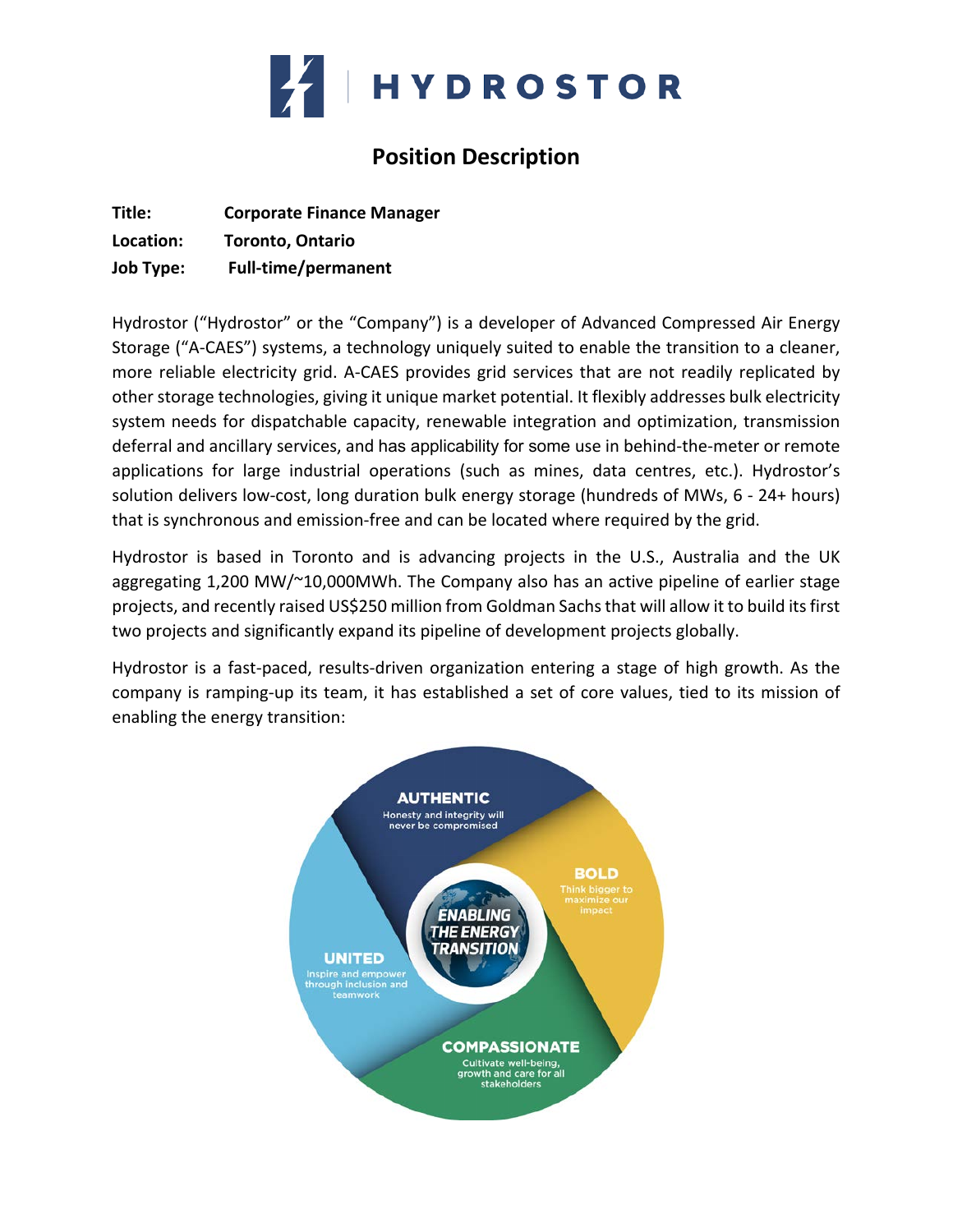*Hydrostor values, respects and supports the diverse cultures, perspectives, skills and experiences within our team. Our employment decisions are based on business and position requirements without regard to factors such as race, sex, colour, ancestry, place of origin, ethnic origin, same-sex partnership status, sexual orientation, age, disability, citizenship, family status or marital status, creed, gender identity or gender expression, or any other factor that are legislatively protected. Hydrostor is committed to providing accommodations for people with disabilities. We will work with you to meet your needs.*

## **THE POSITION**

Reporting to the Chief Financial Officer, the Corporate Finance Manager shall have primary responsibility for financial planning and analysis, including maintaining corporate financial models used to support short and long-term strategic planning efforts. The role supports: (i) the Finance group on budgeting, planning and cash management; (ii) the Communications groups on developing presentation materials for external parties; and (iii) the Chief Financial Officer on board, and shareholder matters, strategic planning and mergers and acquisition activities.

## **RESPONSIBILITIES**

- Maintain and improve the functionality of Hydrostor's corporate financial models (for budgeting, cash forecasting and valuation purposes) according to best practices and adapt when required to perform sensitivities. Maintain documentation of model inputs and model versions to ensure appropriate audit trails.
- Assist in certain aspects of the financial reporting process, including preparing material for management and the Board of Directors, working closely with the Chief Financial Officer and Senior Vice President Finance.
- Assist the Chief Financial Officer with analyses and preparation of materials related to capital raises, and on due diligence, valuation analysis and other activities related to merger and acquisition activities.
- Liaise with significant shareholders on recurring and ad-hoc information requests.
- Support the Development team as required on project evaluations.
- Develop an understanding of the energy industry, energy storage markets, and Hydrostor's peer group to assist in developing relevant benchmarks and analyses.
- Proactively identify opportunities and key drivers to improve Hydrostor's long-term outlook.
- Support the leadership team by providing thoughtful and comprehensive analyses that assist in strategic decision making.
- Assist in special projects as required.